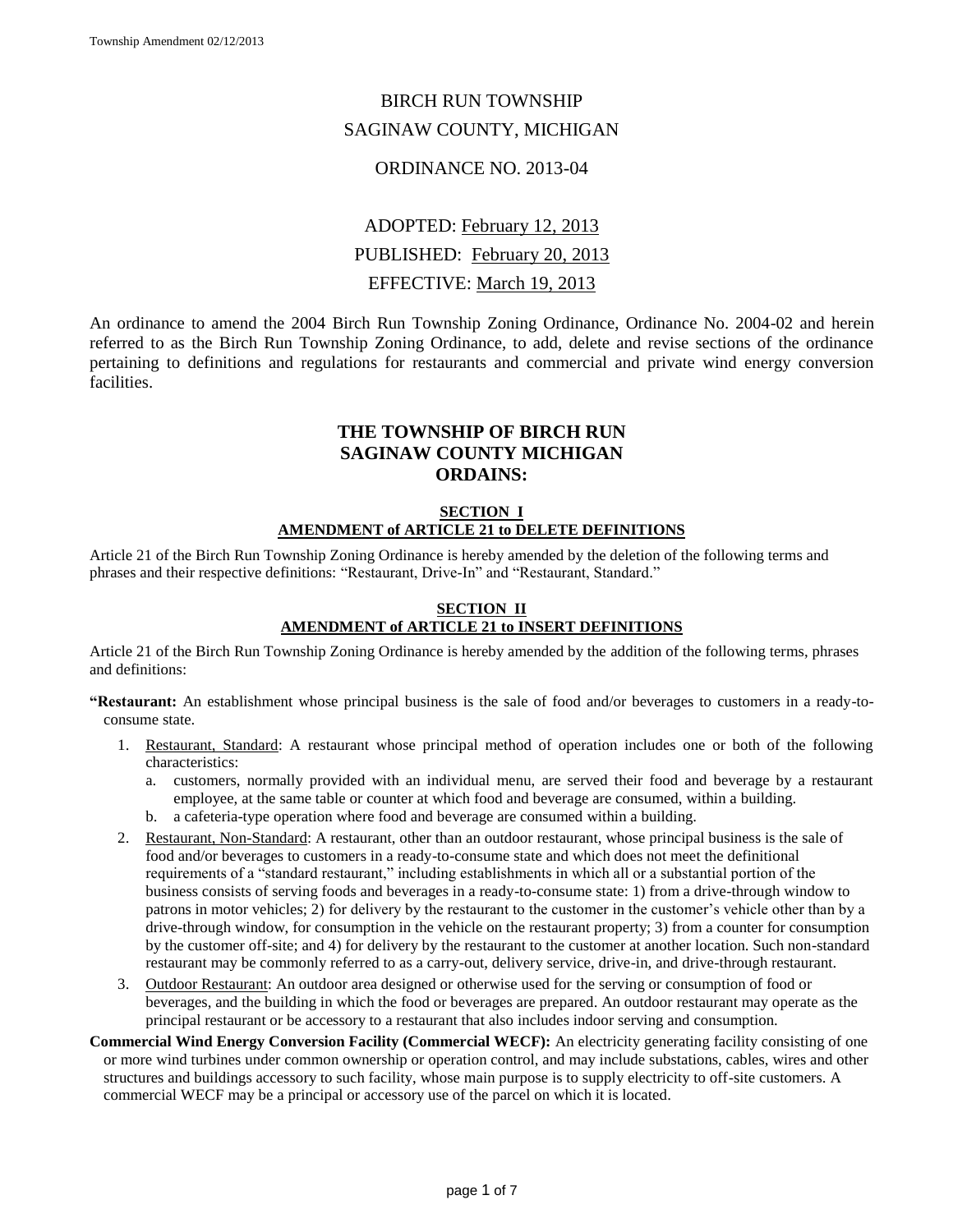**Private Wind Energy Conversion Facility (Private WECF):** An electricity generating facility consisting of one or more wind turbines, and may include cables, wires and other structures and buildings accessory to such facility, that is used to serve only the parcel on which the private WECF is located. A private WECF shall be construed as an accessory structure to the principle use of the parcel. This definition shall not be construed to prohibit a private WECF from transmitting or otherwise selling back to a public utility any excess generated electricity, commonly referred to as net metering.

- **Wind Energy Conversion Testing Facility:** A structure and accessory equipment used to determine the potential for the placement of a private or commercial WECF by measuring and recording the speed of the wind. A wind energy conversion testing facility may also be referred to as a "test tower."
- Wind Turbine: A wind energy system that converts wind energy into electricity through the use of a wind turbine generator, and includes the turbine, blade, tower, and base, and may include a transformer.
- **Wind Turbine Height/Test Tower Height:** The height of a wind turbine or test tower shall be the distance from the ground elevation at the structure's base to the highest point of the wind turbine or test tower including to a blade tip in its highest position if such tip is the highest point."

#### **SECTION III AMENDMENT of TABLE 9-2 of ARTICLE 9**

Table 9-2 of Article 9 of the Birch Run Township Zoning Ordinance is hereby amended by the addition of a new line #4 under "Other Uses not Listed Above" to authorize "Commercial wind energy conversion facilities (Commercial WECFs)" in the A-1 District only, by special land use approval.

#### **SECTION IV AMENDMENT of TABLE 9-3 of ARTICLE 9**

Lines 19, 20, and 21 under "Uses of a Primarily Commercial or Business Character" of Table 9-3 of Article 9, of the Birch Run Township Zoning Ordinance, is hereby amended to read as follow:

|    | <b>PRINCIPAL USES</b>                                                                                                                                                                                                                          | <b>ZONING DISTRICTS</b><br><b>&amp; PRINCIPAL</b><br><b>PERMITTED USES</b> <sup>1</sup><br>" $BR$ " = Use Permitted by Right<br>" $S$ " = Special Land Use<br>" $-$ " = Prohibited Use |           |       |
|----|------------------------------------------------------------------------------------------------------------------------------------------------------------------------------------------------------------------------------------------------|----------------------------------------------------------------------------------------------------------------------------------------------------------------------------------------|-----------|-------|
|    |                                                                                                                                                                                                                                                | $C-1$                                                                                                                                                                                  | $C-2$     | $I-1$ |
|    | <b>Uses of a Primarily Commercial or Business Character</b>                                                                                                                                                                                    |                                                                                                                                                                                        |           |       |
| 19 | Standard restaurants that do not serve alcohol nor constitute an adult entertainment<br>business.                                                                                                                                              | <b>BR</b>                                                                                                                                                                              | <b>BR</b> |       |
| 20 | Standard restaurants that serve alcohol, but excluding adult entertainment<br>businesses.                                                                                                                                                      | S                                                                                                                                                                                      | S         |       |
| 21 | Non-standard and outdoor restaurants, and drive-in, drive-through, take-out, pick-<br>up, and other forms of in-vehicle retail or service establishments including<br>financial institutions, dry cleaning businesses, and similar facilities. | $s^3$                                                                                                                                                                                  | $s^3$     |       |

#### **SECTION V AMENDMENT of ARTICLE 9 to INSERT FOOTNOTE 3 of TABLE 9-3**

Table 9-3 of Article 9 of the Birch Run Township Zoning Ordinance is hereby amended by the insertion of a Footnote 3 to read as follows:

"3. Outdoor restaurants are classified as a use permitted by right (BR) where the outdoor area is no greater than 1,500 square feet in area and is designed and used to accommodate no more than sixty (60) persons at any one (1) time, sitting or standing, and in which no alcohol is served or consumed. See Section 14.19 for definition of "outdoor area."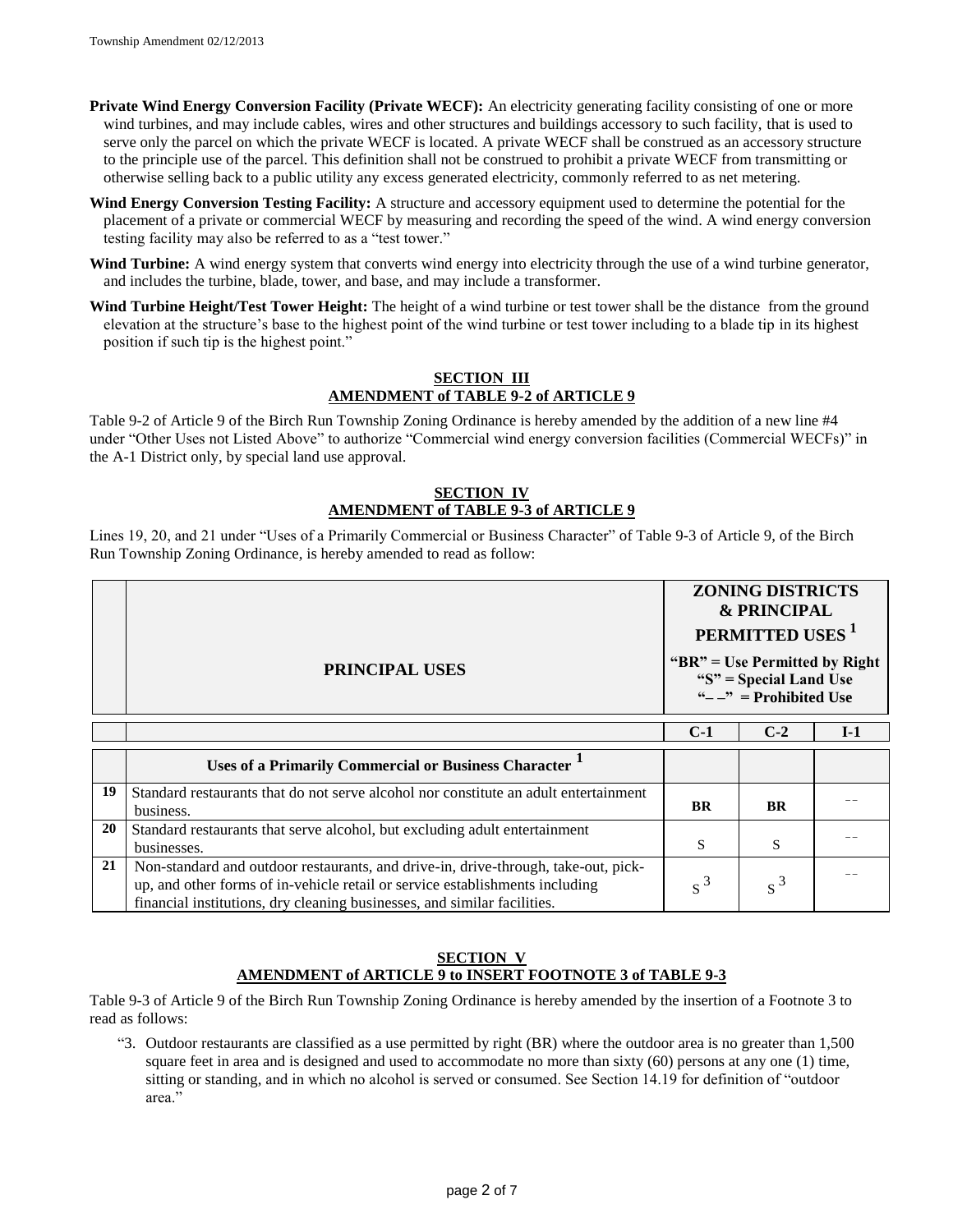#### **SECTION VI AMENDMENT of ARTICLE 14 to RENAME ARTICLE**

Article 14 of the Birch Run Township Zoning Ordinance is hereby amended to change the title of the Article to "Standards and Regulations for Specific Land Uses" and replace all references to "Article 14, Standards for Specific Special Land Uses" throughout the Ordinance with "Article 14, Standards and Regulations for Specific Land Uses."

## **SECTION VII AMENDMENT of ARTICLE 14 to INSERT SEC. 14.19**

Article 14 of the Birch Run Township Zoning Ordinance is hereby amended by the insertion of Section 14.19, to read as follows:

#### **"Section 14.19 Outdoor Restaurants**

**A. "Outdoor Area" Defined:** "Outdoor area" shall be defined as the area of the outdoor portion of the restaurant designed for or otherwise used for outdoor eating or drinking, irrespective of whether the serving of such food or drink initially occurs inside of the restaurant.

**B. Additional Application Requirements:** In addition to compliance with the site plan submittal information of Sec. 4.04, the following additional information shall be made part of the site plan:

- 1. The number and location of all proposed temporary and permanent structures in the outdoor area including tables, chairs, planters, outdoor storage facilities, and other equipment as well as lighting locations, if any.
- 2. The proposed capacity of the outdoor area and the capacity of existing indoor dining/drinking areas.

#### **C. The following site and developmental requirements shall apply:**

- 1. The outdoor area shall comply with the principal building setback requirements for the District in which it is located, but in no case shall the area be closer than thirty (30) feet to a lot line adjacent to or in a Conservation or Residential District and sixty (60) feet from an existing dwelling.
- 2. The boundaries of the outdoor eating area shall be clearly defined by fencing, planters, surface material, or other visual means. Fencing may be required by the approving body to ensure compatibility with surrounding conditions.
- 3. No signage shall be allowed in association with an outdoor area except for the name of the establishment on an awning or umbrella fringe, and one menu board not to exceed six (6) square feet in area. Moving, fluttering or flapping pennants, flags, balloons and similar devices or decorations are prohibited.
- 4. Electrical illumination of an outdoor eating area need not comply with Section 18.04 but such lighting shall be directed downward except in the case where such lighting does not exceed six (6) feet in height above the outdoor area surface and the site plan approving body determines that such lighting will not undermine the use and enjoyment of nearby property, and such lighting shall not increase glare or light levels by more than one-half (1/2) candle power of light across a lot line in or adjacent to an Agricultural or Residential District.
- 5. There shall be compliance with the off-street parking space requirements of Article 16, as applied to the outdoor restaurant and any indoor facilities.

#### **D. Special Performance Standards:**

- 1. No furniture, apparatus, decoration or appurtenance used in connection with the outdoor area shall be located in such a way as to impede the safe and speedy ingress and egress to or from any building.
- 2. The outdoor area may operate during the regular business hours of the restaurant but no later than 11:00 p.m. The approving body may place further restrictions on the hours of operation of the outdoor area where it determines surrounding land uses or other conditions, such as the proximity of nearby dwellings, justify such a restriction to ensure compatibility and public welfare. No outdoor area shall be used or otherwise occupied except during normal indoor business hours.
- 3. The outdoor area shall be kept free of litter. Trash receptacles shall be emptied daily. At no time shall trash or debris be permitted to be blown or swept beyond the outdoor area. The presetting of tables with paper or plastic utensils or napkins is prohibited.
- 4. All outdoor tables, chairs, umbrellas and similar furnishings shall be adequately weighted or otherwise secured to resist movement by wind, and shall be maintained in good repair and in a clean and safe condition.
- 5. No outdoor entertainment shall be permitted. This limitation shall not apply in the case of recorded music that is not audible at any property line.
- 6. The consumption of alcoholic beverages of any and all types and kinds in an outdoor area is prohibited unless served by the licensed premises and such drinking customers are served or may otherwise consume food prepared on the premises."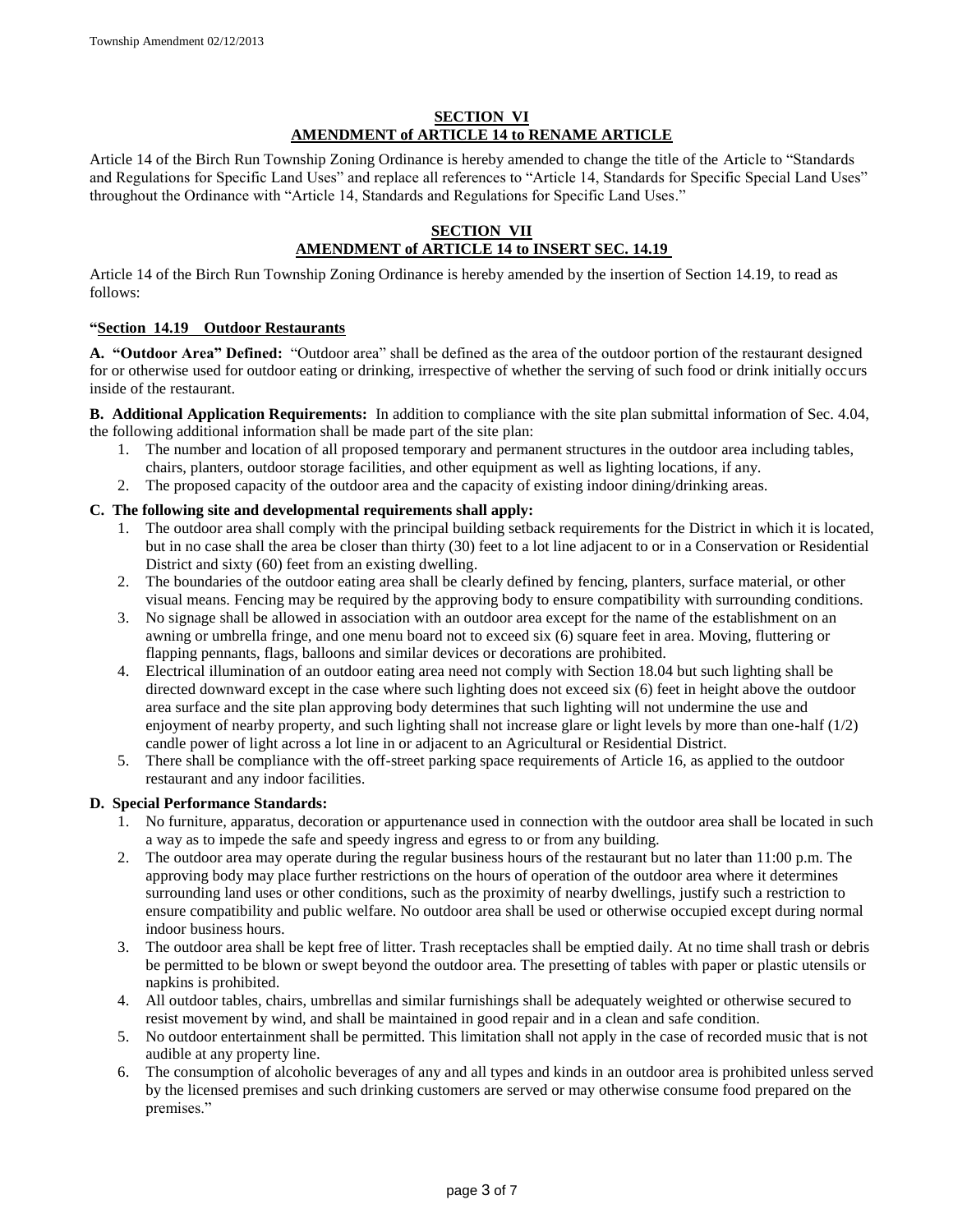## **SECTION VIII AMENDMENT to INSERT SECTION 14.20**

Article 14 of the Birch Run Township Zoning Ordinance is hereby amended by the insertion of Section 14.20, to read as follows:

#### **"Section 14.20 Wind Energy Conversion Facilities (WECFs)**

#### **A. The following site development requirements shall apply:**

- 1. The minimum lot area for a commercial or private WECF, or test facility, shall be as necessary to meet required setbacks of this Section 14.20 and any other standards of this Ordinance, but in no case shall the lot be less than the minimum lot area required by Table 9-4 of Article 9.
- 2. The permitted maximum private wind turbine or test tower height shall be ninety (90) feet. The permitted maximum commercial wind turbine and test tower height shall be 350 feet. As a condition of approval of a commercial WECF, the Township may require a lesser height for a wind turbine if reasonably necessary to comply with the general special land use approval standards of Section 5.06. All heights shall comply with the requirements of the Federal Aviation Authority and county, state and federal regulations including the Michigan Tall Structures Act and Airport Zoning Act.
- 3. Setbacks and Separation Distances:
	- a. No part of a private WECF or test tower (including guy wire anchors associated with a test tower) shall be located within or above any required front, side or rear yard setback according to Table 9-4 of Article 9. In addition, in the case of a wind turbine serving a private WECF, such turbine and test tower shall be set back a minimum distance from all property lines, a distance equal to two (2) times the wind turbine height. No setback shall be required in the case where the WECF is mounted on a roof or similar support structure and does not increase the height of such structure by more than ten (10) feet provided such structure complies with all required setbacks. In addition, for a private WECF of less than sixty (60) feet in height, the approving body may decrease the required setback to no less than one (1) times the height of the wind turbine upon finding that existing site and surrounding conditions warrant a more flexible setback requirement, such as due to the proximity of nearby dwellings or the screening effects of site conditions.
	- b. No part of a commercial WECF or test tower (including guy wire anchors associated with a test tower) shall be located within or above any required front, side or rear yard setback according to Table 9-4 of Article 9. In addition, in the case of a wind turbine serving a commercial WECF, such turbine shall be set back a minimum distance from all property lines, and above-ground public electrical and communication lines, a distance equal to the wind turbine height, but in no case shall a wind turbine be located within five-hundred (500) feet of an existing residence. No wind turbine shall be located closer to another wind turbine than the minimum separation distance recommended by the manufacturer or the wind energy industry as may be published from time to time.
- 4. In the case of a wind turbine serving a private WECF, the lowest point of the arc created by rotating wind vanes or blades shall be no less than twenty (20) feet from the ground below except where the turbine is attached to a roof or other structure that prohibits vehicular and pedestrian movement below such blades. In the case of a wind turbine serving a commercial WECF, no rotor/blade shall approach closer than twenty (20) feet to the ground surface below and seventy-five (75) feet to any structure or tree on the same parcel.
- 5. Safety measures for all WECF's
	- a. All access doors to turbine towers and electrical equipment shall be lockable, and no climbing device shall be made part of a wind turbine except within the interior of the tower from such lockable door or where not located within twelve (12) feet of the ground when placed on the exterior of the tower.
	- b. A tower capable of being climbed shall be enclosed by a locked, protective chain-link fence at least ten (10) feet high with barbed wire at the top.
	- c. All electrical equipment shall include applicable warning signs.
	- d. All electrical wiring shall comply with all applicable safety and stray voltage standards including any connections to an off-site electrical network.
	- e. All electrical distribution lines from the WECF to an off-site electrical network shall be located and maintained underground on the property where the WECF will be located.
	- f. A WECF shall include a system to prevent uncontrolled rotation at excess wind speeds unless the manufacturer certifies that such a system is not necessary.
- 6. A test tower shall be temporary and removed within twenty-four months of erection.
- 7. All WECFs shall be sited in such a manner to minimize shadow flicker from the blades on any road or on any building on an adjacent property existing at the time the application is considered.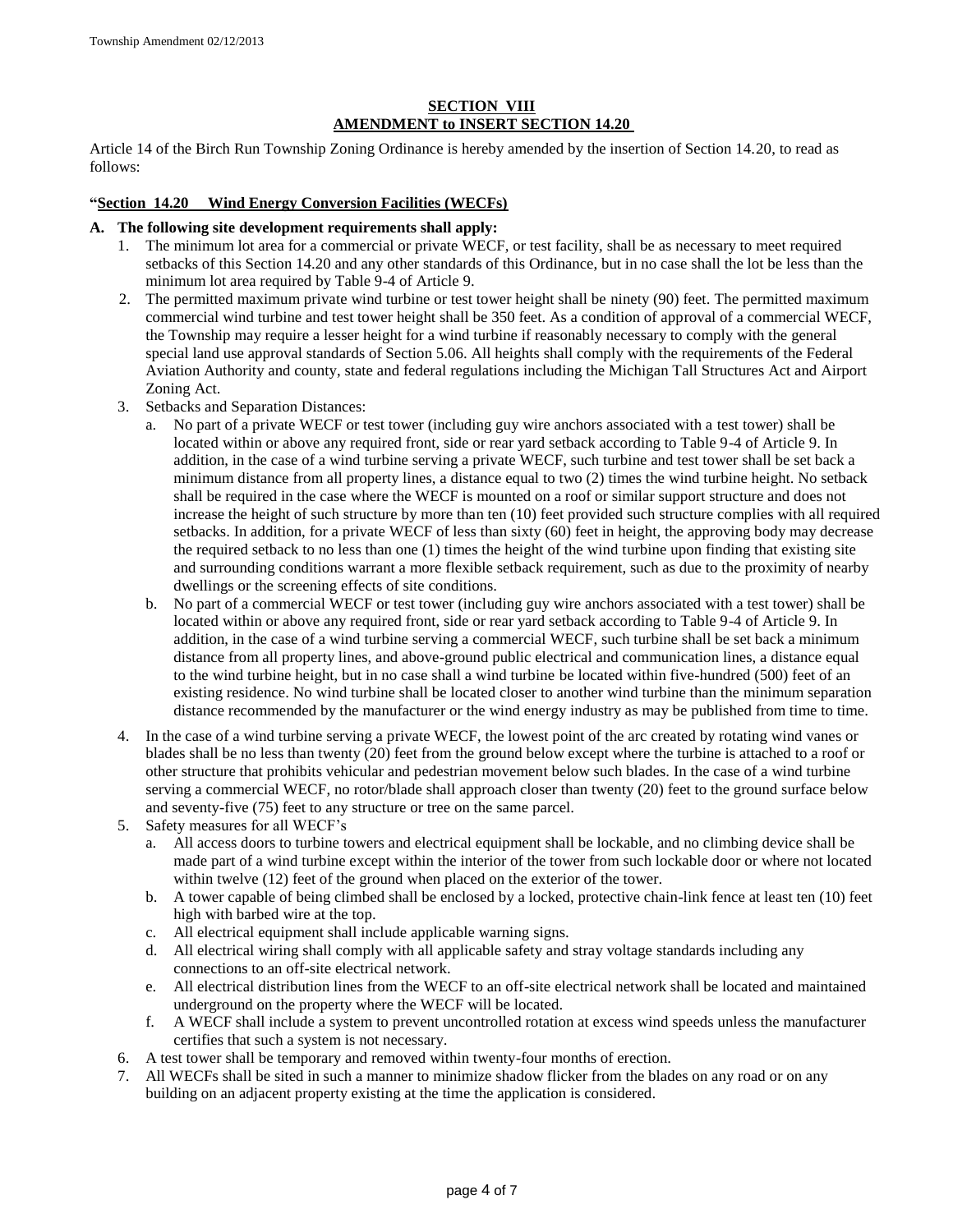8. All WECFs and test towers shall comply with the electrical and building codes of the Township and all other regulations and requirements of county, state and federal agencies including those of the Federal Aviation Authority, the Michigan Public Service Commission, National Electric Safety Code, and any other agency of the state or federal government with the authority to regulate wind turbine generators or other tall structures in effect at the time the permit is approved. A WECF shall meet the manufacture's specifications for erection and anchoring the wind turbine including foundation specifications, and shall exceed such specifications where local, state or federal regulations require so.

#### **B. Special Performance Standards:**

- 1. There is no limitation on the peak capacity of a WECF provided, in the case of a private WECF, all provisions of this Section are met including and the definitional provisions in Article 21 for a private WECF.
- 2. No WECF shall produce noise levels that exceed fifty-five (55) decibels on the dB(A) scale, measured along the property lines of the parcel on which the WECF is located. This sound pressure level shall not be exceeded for more than three (3) minutes in any hour of the day. If the ambient sound pressure level exceeds 55  $dB(A)$ , the standard shall be the ambient  $dB(A)$  plus 5  $dB(A)$ .
- 3. Appearance:
	- a. Wind turbines shall be of monopole construction except that a private WECF tower may be of lattice construction provided the wind turbine height is no greater than sixty (60) feet. Wind turbines shall be of such color and finish to minimize visual intrusion and improve compatibility with surrounding conditions, subject to any applicable standards of the Federal Aviation Authority. Any additional buildings or structures shall, to the extent reasonably practical, use materials, colors, textures, screening and landscaping to enhance the compatibility of the facility with surrounding conditions.
	- b. No WECFs shall be artificially lighted, except to the extent required by the Federal Aviation Authority or other applicable authority, or otherwise necessary for the reasonable safety and security thereof. Strobe lights, as may be required by the Federal Aviation Authority, shall be shielded from the ground.
	- c. No wind turbines shall be used for displaying any advertising except that each wind turbine shall have one (1) or more signs of no greater than four (4) square feet each that shall provide operational information including, but not necessarily limited to, a warning of high voltage and a specification of the manufacturer's name, company/utility operator, and emergency number(s).
- 4. No commercial WECF shall be installed in any location where its proximity to existing fixed broadcast, retransmission, or reception antennae for radio, television, or wireless phone or other personal communication systems would produce electromagnetic interference with signal transmission or reception unless the applicant provides a replacement signal to the affected party that will restore reception to at least the level present before operation of the WECF. No commercial WECF shall be installed in any location within the line of sight of an existing microwave communications link where operation of the WECF is likely to produce electromagnetic interference in the link's operation unless the interference is insignificant.
- 5. Under no circumstances shall any WECF or test tower produce vibrations or wind currents humanly perceptible beyond the property boundaries of the parcel on which the WECF or test tower is located.
- 6. Any WECF or test tower that is not used for one (1) year or longer shall be deemed to be abandoned and shall be promptly dismantled and removed from the property. All above and below ground materials, to a minimum depth of four (4) feet, shall be removed. The ground shall be restored to its original condition within ninety (90) days of abandonment.

#### **C. Special Authorization and Approval Procedures for Private WECF:**

- 1. Private WECFs shall be construed as accessory structures, as defined in this Ordinance, and are permissible in all districts.
- 2. Approval Procedures:
	- a. A private WECF that has a wind turbine height of no greater than sixty (60) feet, and is not to be located within one-hundred fifty (150) feet of an existing building on another parcel, is subject to Zoning Administrator approval according to Section 4.03. The applicant shall submit a plot plan containing the information required by Section 4.03(A) and any additional information necessary to demonstrate conformance with the standards of this Section. The Zoning Administrator shall approve such application upon finding that the WECF application complies with the standards and regulations of this Section and Ordinance.
	- b. A private WECF that has a wind turbine height greater than sixty (60) feet, or is to be located within onehundred fifty (150) feet of an existing building on another parcel, is subject to Planning Commission approval. The applicant shall submit a plot plan containing the information required by Section 4.03(A) and any additional information necessary to demonstrate conformance with the standards of this Section. The Planning Commission shall approve such application upon finding that the WECF application complies with the standards and regulations of this Section and Ordinance, and that the WECF is sited to maximize compatibility with surrounding conditions to the greatest extent practical.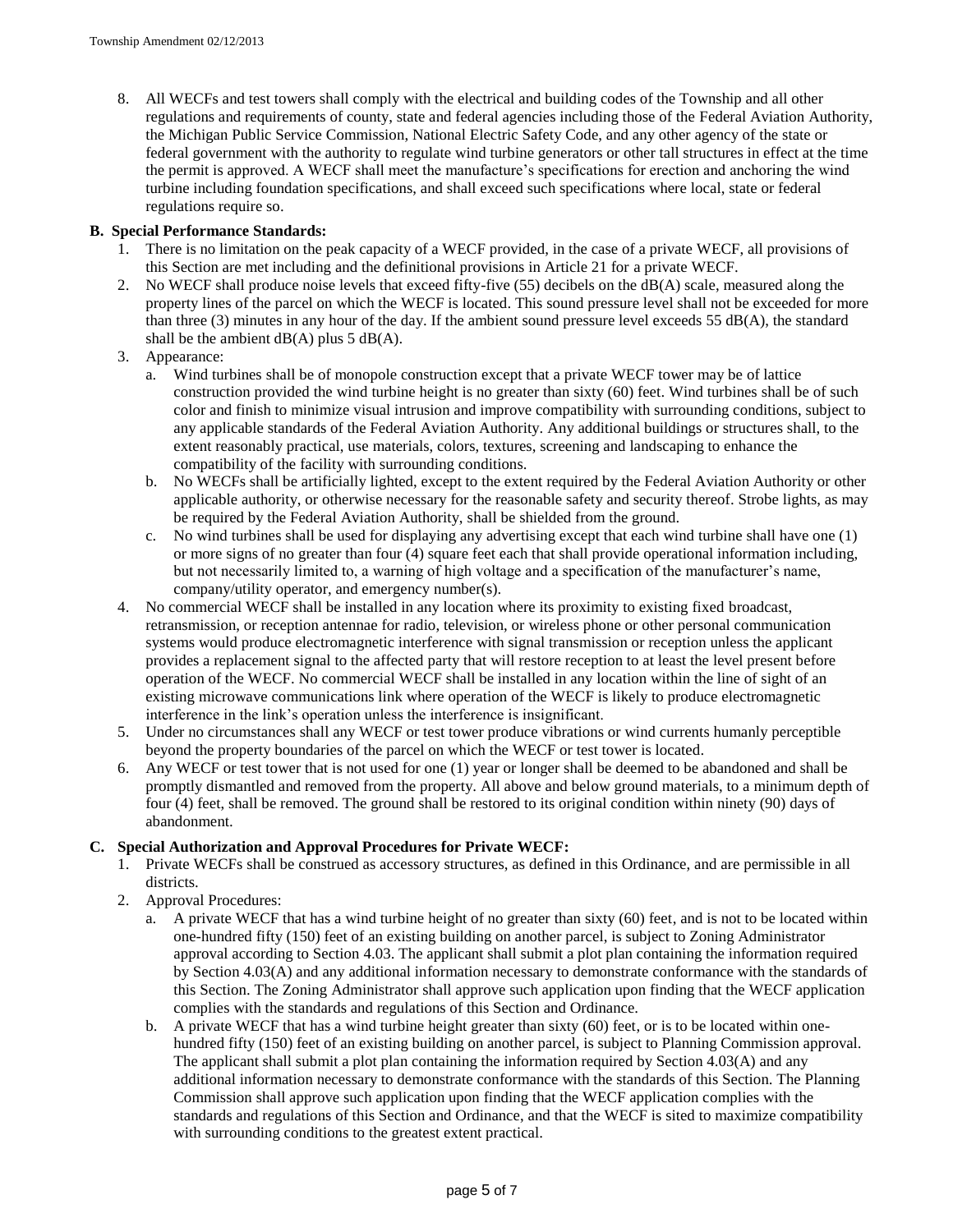**D. Special Authorization and Approval Procedures for Commercial WECF:** An application for a commercial WECF shall be accompanied by all information normally required for a special land use including a site plan according to Article 4, and including the identification of the proposed location of wind turbines, underground and overhead wiring including wiring depths, substations and accessory structures; the location and height of all proposed buildings, structures, electrical lines, towers, guy wires, guy wire anchors, security fencing, and other above-ground features associated with the WECF; and engineering data concerning construction of the turbine towers and bases. In addition to the submittal requirements of Article 4, the following supplemental information shall be provided. Where the application is for a wind energy conversion test facility only, the designated approving body may waive any of the submittal requirements where it determines such information is not necessary in evaluating the application solely for testing purposes based on the character of the site, surrounding conditions, and the nature of the test tower.

- 1. Locations and height of all adjacent buildings, structures, and above-ground utilities located within 300 feet of the exterior boundaries of the parcel where the proposed commercial WECF and/or test tower will be located. Specific distances to other on-site buildings, structures, and utilities shall also be provided. The location of all existing and proposed overhead and underground electrical transmission or distribution lines shall be shown, whether to be utilized or not with the commercial WECF or test tower, located on the parcel involved, as well as within 1,000 feet of the boundaries of such parcel.
- 2. A lighting plan describing all lighting that will be utilized, including any lighting that may be required by the Federal Aviation Authority. Such plan shall include but shall not be limited to the planned number and location of lights, light color and whether any lights will be flashing.
- 3. Location of access drives and their dimensions and construction profiles.
- 4. Planned security measures to prevent unauthorized trespass and access.
- 5. Narrative description of facility operations including anticipated regular and unscheduled maintenance, and the manner in which the site will be returned to its original condition upon termination of its use as a commercial WECF.
- 6. Proof that the proposed WECF site has a minimum wind rating of 3 according to the U.S. Department of Energy, National Renewable Energy Laboratory.
- 7. A description of the routes to be used by construction and delivery vehicles and of any road improvements that will be necessary in the county to accommodate construction vehicles, equipment or other deliveries.
- 8. The applicant shall conduct an analysis of the alternating changes in light intensity caused by the moving blades of a WECF casting shadows on the ground and stationary objects, commonly referred to as "shadow flicker." The analysis shall identify the locations of shadow flicker that may be caused by the WECF and the expected durations of the flicker at these locations where located on adjacent properties, from sunrise to sunset over the course of the year. The analysis shall identify areas where shadow flicker may affect such properties including persons in structures or on roads, measures that shall be taken to eliminate or mitigate flicker in such circumstances, and the source and basis for such flicker projections.
- 9. The applicant shall fund an environmental study assessing the potential impact on wildlife. At minimum, the analysis shall include a thorough review of the existing information regarding species and potential habitats in the vicinity, the potential effects on specified list under the Federal Endangered Species Act and Michigan's Endangered Species Protection Law, and the extent to which the WECF conforms to the "Interim Guidance on Avoiding and Minimizing Wildlife Impacts from Wind Turbines" as prepared by the U.S. Fish and Wildlife Services.
- 10. The applicant shall submit modeling and analysis that will confirm that the WECF will not exceed the maximum permitted sound pressure levels specified in subsection (B)(1). Modeling and analysis shall conform to International Electrotechnical Commission 61400 and International Organization for Standardization 9613.
- 11. A copy of the manufacturer's installation instructions and blueprints shall be provided to the Township. Included as part of or as an attachment to the installation instructions shall be standard drawings of the structural components of the WECF and support structures, including base and footings provided along with engineering data and calculations to demonstrate compliance with the structural design provisions of the Building Code as adopted by the Township. Drawings and engineering calculations shall be certified by a registered engineer licensed in the State of Michigan."